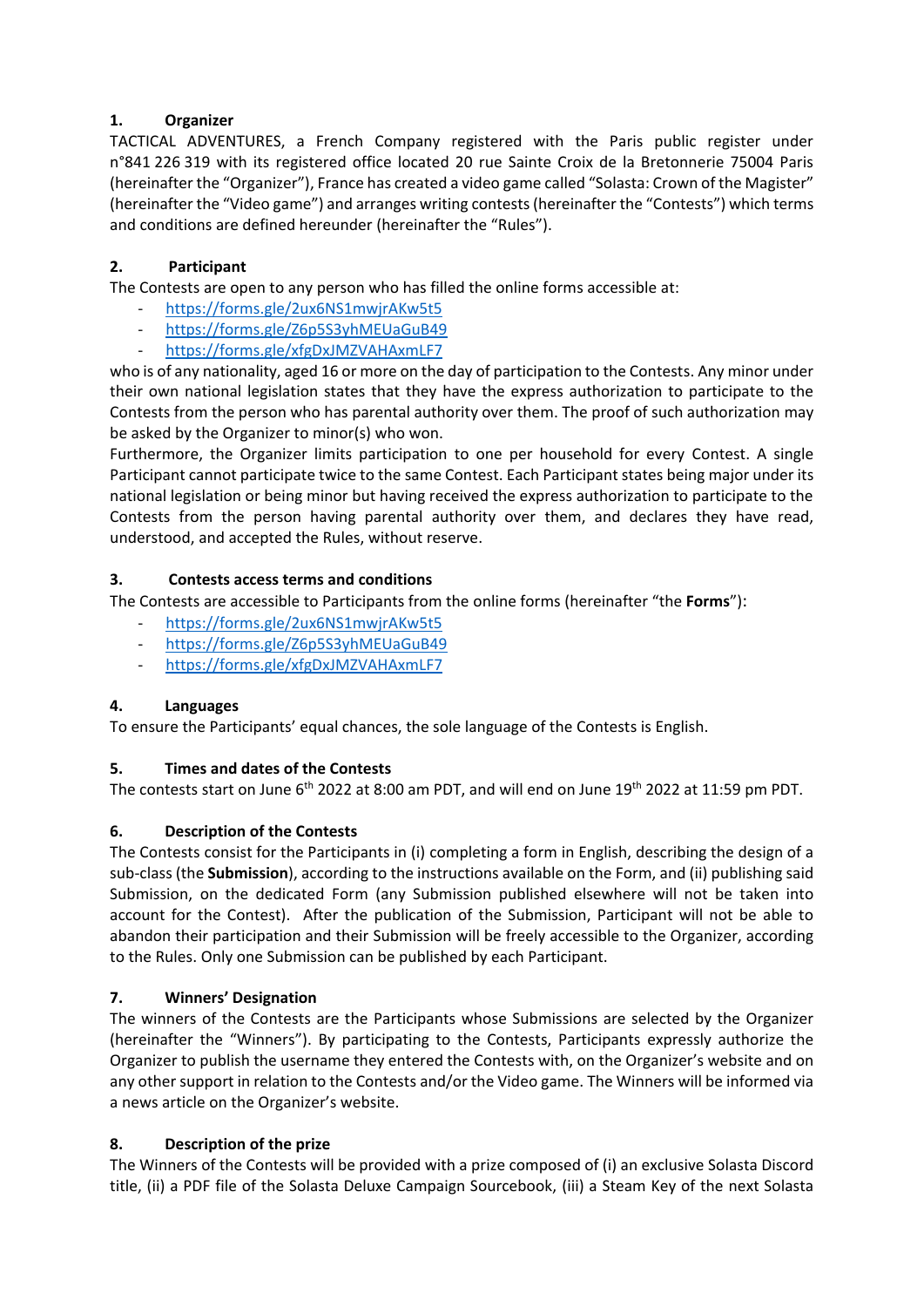DLC, (iv) implementation of their Submission in the Video game and (v) their name in the credits of the Video game. Prizes are only composed of the above, excluding anything else. Finally, the Organizer intends to make it clear that the prize is the only reward of the Contests.

# **9. Awarding's conditions of the prize**

The prize awarding may not be the ground for any dispute of any kind, for its exchange or replacement for any reason whatsoever.

## **10. Intellectual Property**

- 11.1 **Participants Warranties:** Participants warrant that they are the sole authors of the content(s) they may have produced and published in the context of the Contests. To that extent, Participants warrant (i) that they own all necessary intellectual property rights over the said Submission, (ii) the quiet enjoyment of the Submission against all troubles and claims from any third party, (iii) that the said Submission do not constitute an infringement to any preexistent works and more generally, that they do not restrict or affect third party rights. They also undertake to warrant the Organizer against any conviction in principal, interests and accessories, that could be pronounced against it as a result of the use of the Submissions. The Organizer being the sole owner of intangible element like its Internet website, the Website, the trademarks and designs, images, photography and texts displayed on its Internet website and the Website, Participants refrain from infringing, directly or indirectly, the property rights of the owner on those elements.
- 11.2 **Assignment of intellectual property rights of the Participants to the Organizer:** The Submissions are likely to be protected by intellectual property rights. Hence, the Participants grant the Organizer all of intellectual property rights over the Submissions.
- They grant **their exploitation's right**, and notably (a) the right to incorporate and to exploit all or part of the Submissions in data bases, multimedia works, video games, in the context of an online and/or offline exploitation, (b) the right to grant a third party, in whatever form it shall take, notably by an assignment, a license or another contract, at no cost or for value, all or part of the granted rights in the Submissions, temporarily or permanently, (c) the right to authorize reproduction, representation, publication and edition in all or part of the Submissions as well as of all the main features of the Submissions for the exploitation by any processes and on any formats, including for the promotion and/or advertising of the Video game (in its actual version or all future versions).
- They grant **their reproduction's right** and notably (a) the right to fix, to have fixed, to reproduce, to have reproduced, to register, to have registered, by any means, all or part of the Submissions in all processes, medium, formats and by using all the aspect ratios, in two or three dimensions, as well as fixed photographs of all or part of the Scenarios and content(s), (b) the right to establish or to have established, to exploit or to have exploited all the originals, doubles or copies of all or part of the Submissions, by any processes, by any medium and using any formats, (c) the right to put these originals, doubles and copies into circulation or to have them put into circulation and to exploit or to have exploited them on all formats, by any electronic communication networks and/or stationary or mobile radio communication networks and/or fixed or mobile telecommunication networks and more generally, by all means of provision to the existing and future public, of all or part of the Submissions, (d) the right to digitalize or have them digitalized, to modulate them, to have them modulated, to compress and decompress them, to have them compressed or decompressed, to memorize them and have them memorized, to reproduce them, to have them reproduced, as well as to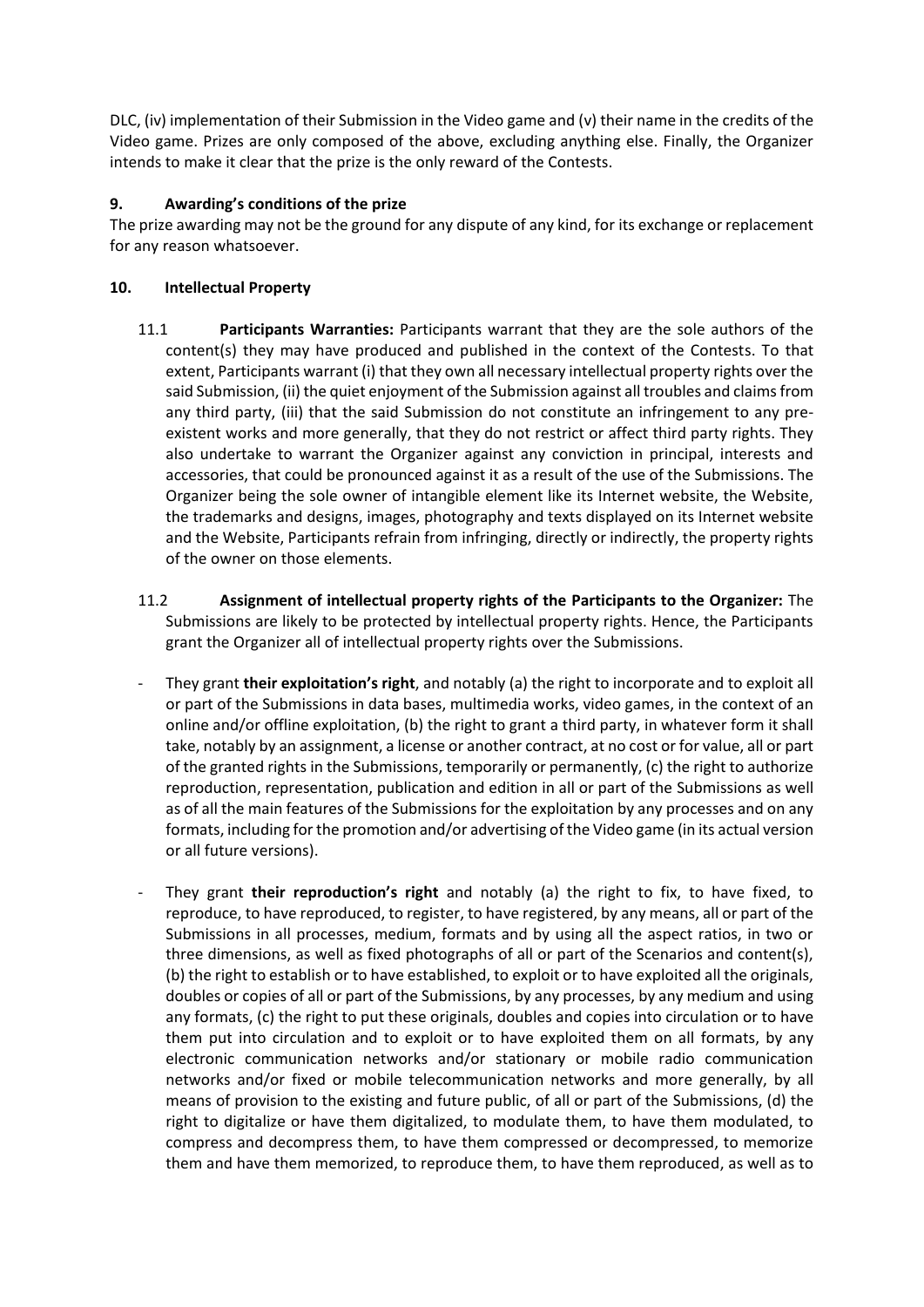store them and to have them stored, notably for their transfer and/or diffusion and/or exploitation on any formats and by any processes.

- They grant **their right of representation** and notably (a) the right to represent all or part of the Submissions or to have them represented all over the world, by radio, wire, satellite, digital television, Hertzian television, TNT, XDSL, WebTV, Catch-up TV, Podcasting, fixed and/or mobile television, Internet, Intranet, wireless telephony networks, and all electronic communication networks, in all the private places or the places accessible to the public, and by any processes, on any formats, at no cost or with a flat fee subscription or with an individualized price, (b) the right to communicate the broadcasting of all or part of the Submissions, in a place accessible to the public, (c) the right to broadcast all or part of the Submissions or to have them broadcasted all over the world, with any kind of public, on all electronic communication networks (notably computer, telematics, internet) and by any processes, (d) the right to represent all or part of the Submissions, to the public in cultural and educational, private or public, French or foreign institutions such as museums, libraries, educational or training establishments…, in internal company networks, corporate groups and any other groups of natural or legal persons, public or private, French or foreign, (e) the right of exploitation of all or part of the Scenarios and content(s) by linear or interactive, analogical or digital videograms, including notably DVDs, video tapes, video discs, CDI, CD-Rom, DVD-Rom, DVD, CDV, Blu-Ray Disc, digital discs, hard discs, USB keys, memory cards, flash memory, SD cards and those in the same category, intended for sale, rent or loan for private use by the public or public use, (f) the representation to the public of all or part of the Submissions, in any events and for example to provide information, promotion, demonstration and advertisement of the Video Game (in its actual version or all future versions).
- They grant **their right of adaptation** notably includes the right to adapt, to correct, to have all or part of the Submissions evolved, the right to make new versions of the Submissions or new developments based on all or part of the Submissions, the right to keep, to change, to organize, to combine, to condense, to transcribe, to digitize, to mix all or part of the Submissions, the right to translate them in any languages, to adapt them to any artistic kind, the right to interface them with whichever software, hardware or database, the right to integrate them into any existing or future works, on any formats and by any processes.
- They grant **their right of derived commercialization** which notably consists in (a) the right to make, to distribute, to sell, to rent, to lend, to edit, to commercialize or to use in any forms, products and/or objects that incorporate all or part of the Submissions as well as any of main characteristics of all or part of the Submissions in their substance, their form, their design, their packaging and their presentation, by any process, (b) the right to commercially use products and/or dematerialized services such as SMS, MMS, chat, games, multimedia creations, downloads, cellular phones customization elements such as ringtones, wallpapers, flash animations, etc. which reproduce or use all or part of all or part of the Submissions, as well as any main characteristics of all or part of the Submissions, (c) the right of distribution includes notably the right to broadcast all or part of the Submissions, to have them broadcasted, the right to commercialize them or to have them commercialized, the right to market them or to have them marketed, at no cost or for value, including by renting or selling copies of all or part of the Submissions, on any formats, by any processes and to all public.

The current assignment is exclusively granted to the Organizer for the entire world and for the legal duration of the intellectual property rights protection over the Submissions and its potential legal extensions. Thus, Participants are prohibited from using to their own profit, from granting or licensing all or part of the intellectual property rights over the Submissions to any third party, in no way or for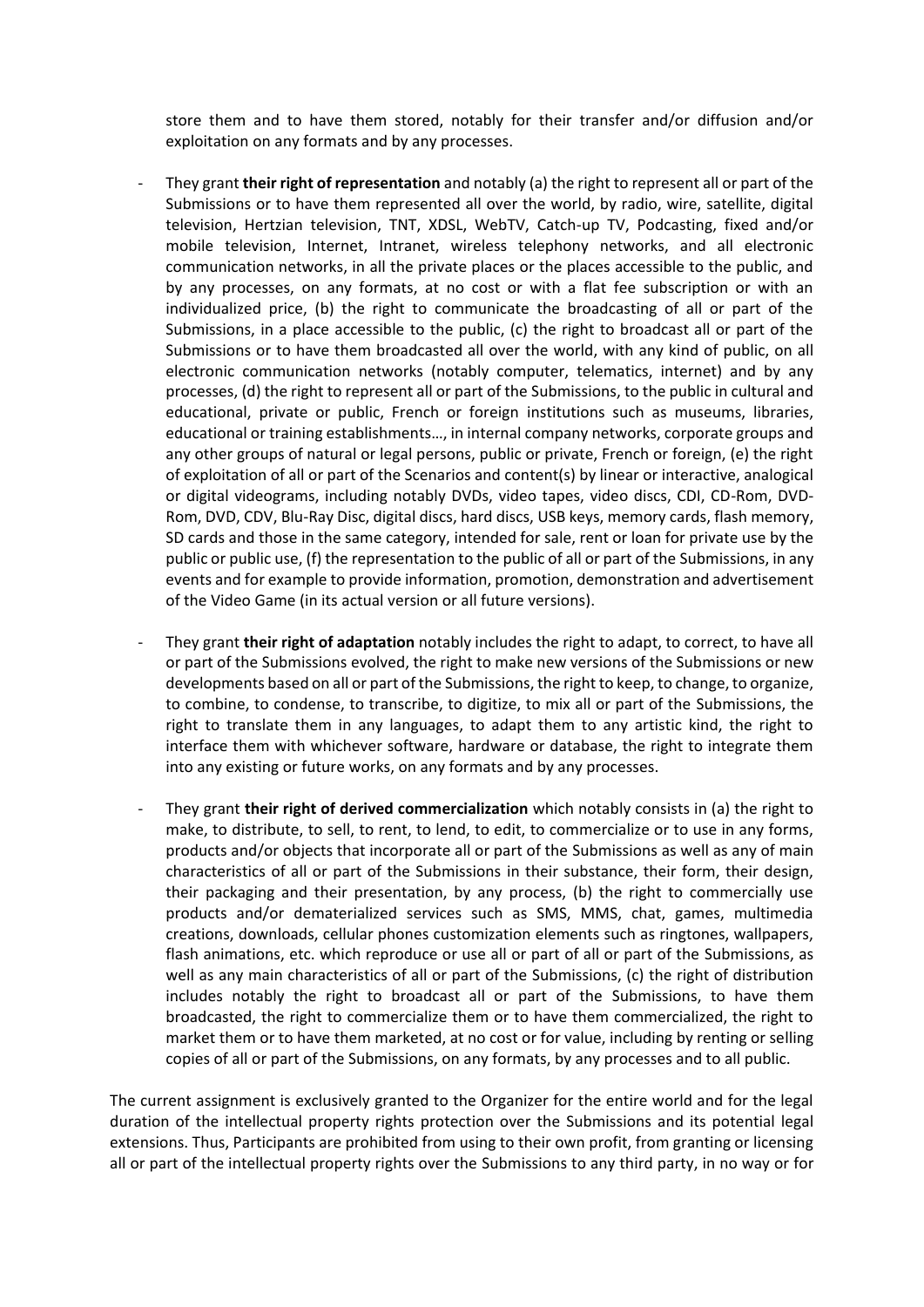any reason, whether all or part of the Submissions are used or not or whether they are integrated or not into the Video game.

## **11. Winner's moral right**

The Organizer undertakes to respect the Winner's moral right and to mention his name on the Video game credits.

## **12. Privacy Policy**

The personal data collected by the Organizer are:

- the username entered by the Participants in the Contests;
- and in case of a request for the reimbursement of the participation costs:
	- the name and surname of the Winner;
	- a copy of the identity card:
	- the RIB or IBAN
	- service providers invoices.

These personal data are only used to identify the Participants and the Winner of the Contests. These data will not be used for any other reasons and will be used neither for information's reasons nor for external communication purposes related to the activity or actuality of the Organizer. Consequently, the Organizer undertakes (i) not to use the collected data, directly or indirectly, for promotional purposes, (ii) not to assign them to anyone, and (iii) to destroy them at the end of year 2021, at the latest. Any Participant has the right to oppose, access, rectify or suppress their personnel data with the data controller: M. Girard, by writing to the following address: [contact@tactical-adventures.com.](mailto:contact@tactical-adventures.com) Finally, Participants are informed that during their connection to the Contests dedicated Website, one or more cookie(s) may be installed automatically via the navigation software they use. It is therefore possible for the Participant to set their navigation software in order to be informed of the presence of such cookies and to refuse them.

### **13. Responsibility**

Participation to the Contests involves the use of the Internet network. Participants and voters state that they are aware of the instability, limitations and risk inherent to the Internet network. Therefore, the Organizer may, under no circumstances, be held responsible for indirect, incidental, consequential, special, foreseeable or unforeseeable damages, arising out of or relating to the participation to the Contests and/or to the votes, and notably – without that list being exhaustive - the Organizer shall not be responsible: for the non-receipt of a Submission, for the non-recognition of a vote, for the loss of data and files, for software operating losses, for risks associated with Internet connections, for Internet failures, for failures of equipment and cables, for effects of viruses, bugs or technical failures.

### **14. Loyalty**

Participation in the Contests implies full acceptance of the Rules and will be in good faith and in a loyal way. Thus, every incorrect, incomplete, fraudulent or deceptive statement results in immediate disqualification of the Participant who will - in no way - be able to seek the Organizer's responsibility or ask for compensation. Minors to declare having parental authorization when it is not the case, having provided illegible, truncated or falsified documents… are regarded as incorrect, incomplete, fraudulent or deceptive statements. Each Participant also undertakes not to try and access the Website or the Organizer's website for any other purpose than a loyal participation in the Contests. Therefore, any act of hacking or attempted hacking, or any act interfering with the normal operation of the Website or the Organizer's website or having the purpose of accessing or attempting to access Organizer's confidential data, will results in immediate disqualification of the Participant, without prejudice of any legal action against him.

### **15. Reimbursement of participation costs**